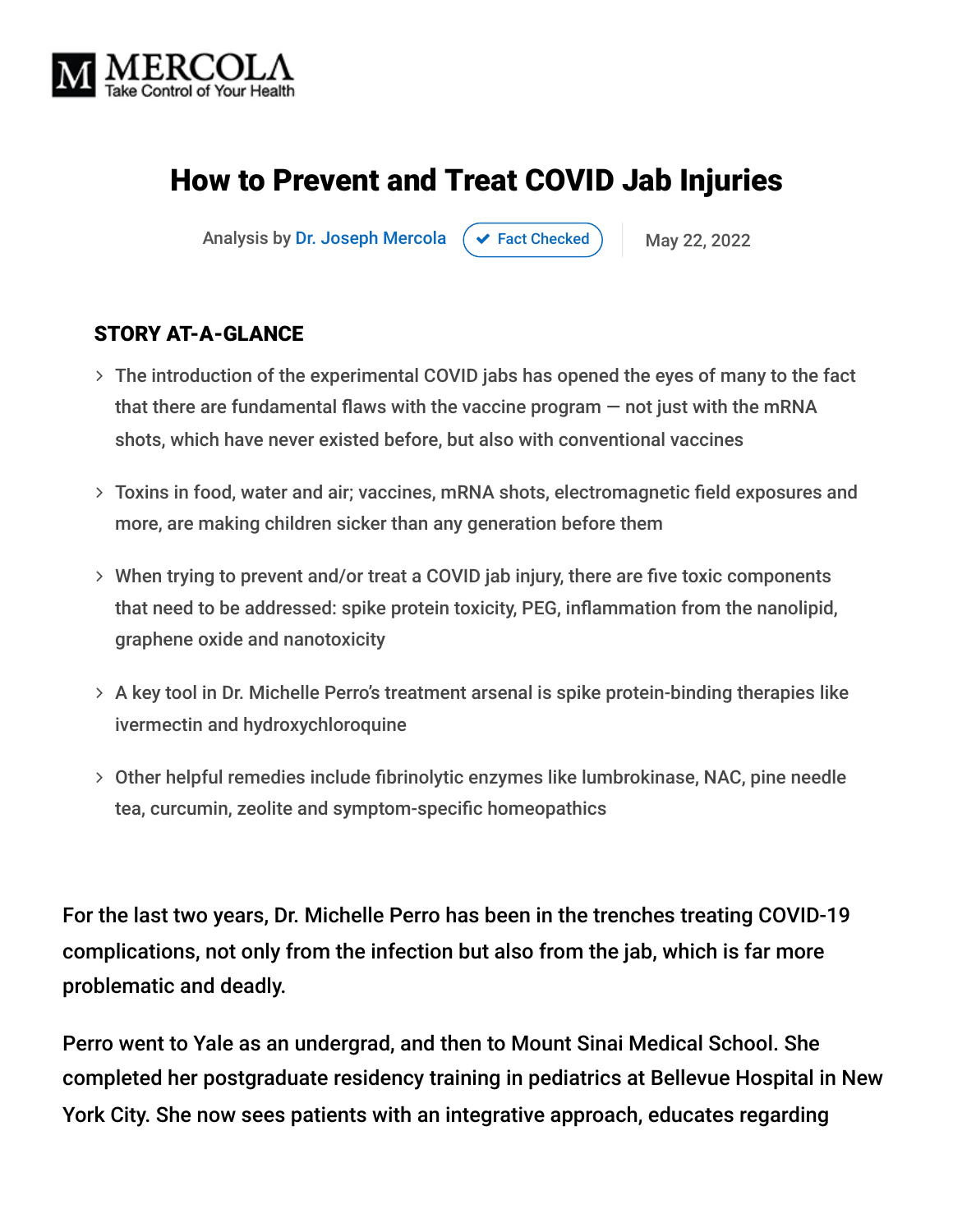GMOs, pesticides and environmental health and is working on her second book in California, where the pediatric population is highly vaccinated.

## Perro's Journey

During the first 40 years of her career as a pediatrician, she didn't question the validity of vaccines. "Thinking that we would intentionally harm children is a very difficult reach," she says. "It's out of reach of many pediatricians."

However, by the early 2000's, she began to see a significant uptick in autism, and that led her down the proverbial rabbit trail to vaccines.

*"[The rise in autism] correlated with my understanding of GMOs and pesticides,"* she says. *"However, when you start looking at one toxicant, you look at other toxicants, and that's where I got into the field of environmental toxicity, including our food, air, water, EMFs, you name it ...*

*Now I'm an advisor for NAEM [the National Academy of Medicine], and I'm working on a pediatric environmental health questionnaire. I wrote an Environmental Health Bill of Rights for children. So, I'm deep into this now — not just focusing on vaccines, but the global issue of protecting children from environmental toxicity ...*

*Over 25 years ago, I became a homeopath, and then an integrated physician. I don't talk about being a homeopath because it's not taken well by a lot of my peers, but most of my treatment successes have been from homeopathy."*

### Old Truths Are Being Re-Revealed

Interestingly, the introduction of the experimental COVID jabs has really opened the eyes of a large percentage of the population to the fact that there are fundamental flaws with the vaccine program as a whole  $-$  not just with the mRNA shots, which have never existed before, but also with conventional vaccines.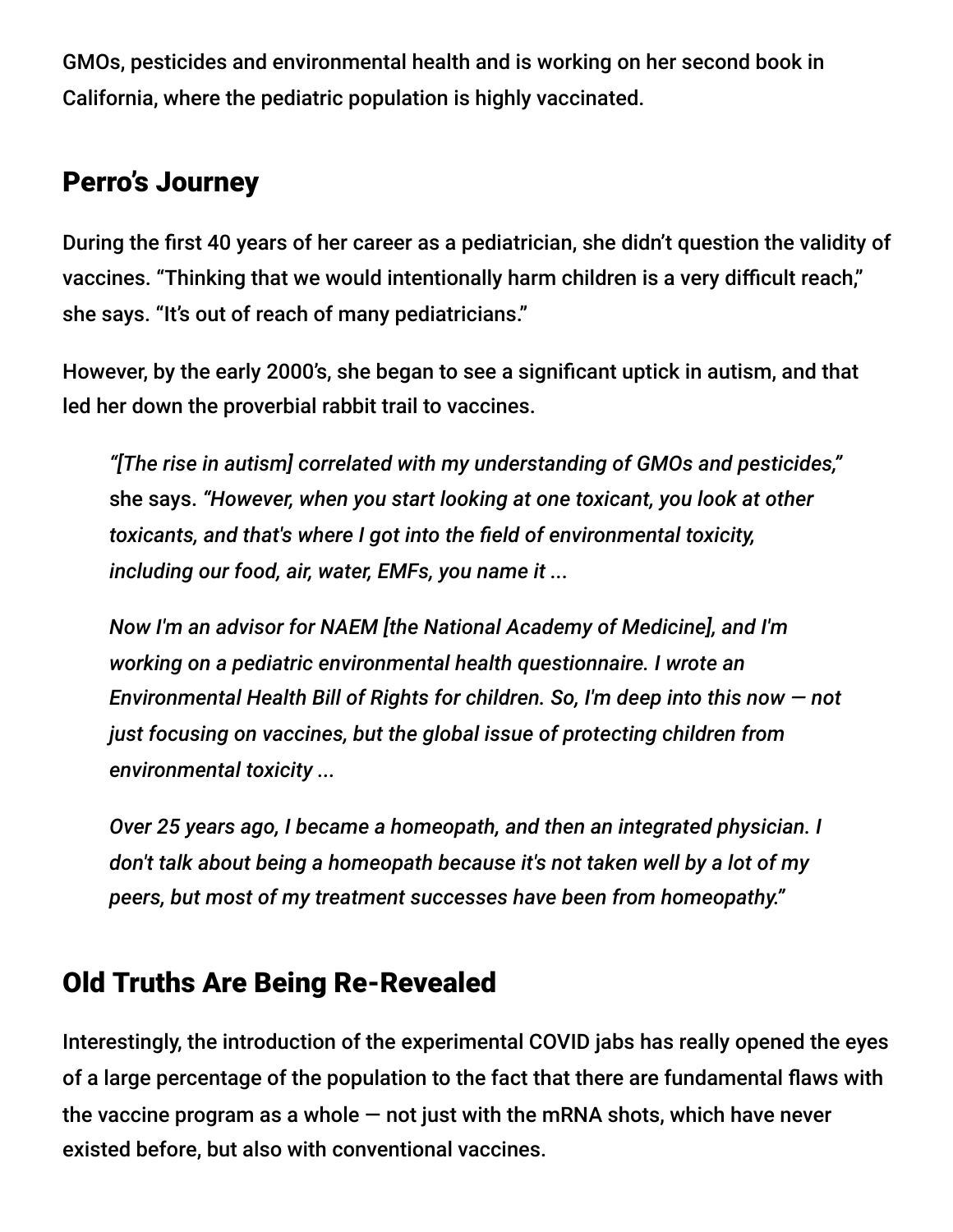Dr. Maurice Hilleman, for example, a former head of Merck who developed polio vaccines, has admitted these vaccines were contaminated with dozens of viral pathogens, including simian virus 40 (SV40), which can cause cancer.

*"This idea of vaccination contamination was exposed again in 2017, when they found nano contamination with heavy metals in 43 out of 44 vaccines in a study out of Italy,"* Perro says.

*"And these nanoparticles, because of their size, are inflammatory. They cross the blood brain barrier. And I am sure, without a doubt, that's what's linked to this neuroinflammatory process that we see with kids on the spectrum, the rise in ADHD and another neurosensory/ neurocognitive issues."*

## Glyphosate Worsens Aluminum Toxicity

Perro also cites research showing glyphosate shuttles aluminum across the blood-brain barrier in six different ways. So, glyphosate, the most widely used herbicide in the world, and aluminum are synergistic.

This, too, is likely part of the equation, because children are highly exposed to glyphosate through food, which then shuttles the aluminum from their childhood vaccines straight into their brains. Aluminum is added to many vaccines as an adjuvant, because it elicits a stronger immune response.

This, in turn, results in higher antibody titers, which is how they measure vaccine effectiveness. The problem is, by stimulating the humoral antibody system only, and not the cellular immune system, you create an imbalance that can eventually lead to immune dysregulation, with the worst outcome being cancer.

In short, vaccination is not nearly as effective as the multifaceted immune response you have when exposed to natural infection. This is even more true for young children. As explained by Perro: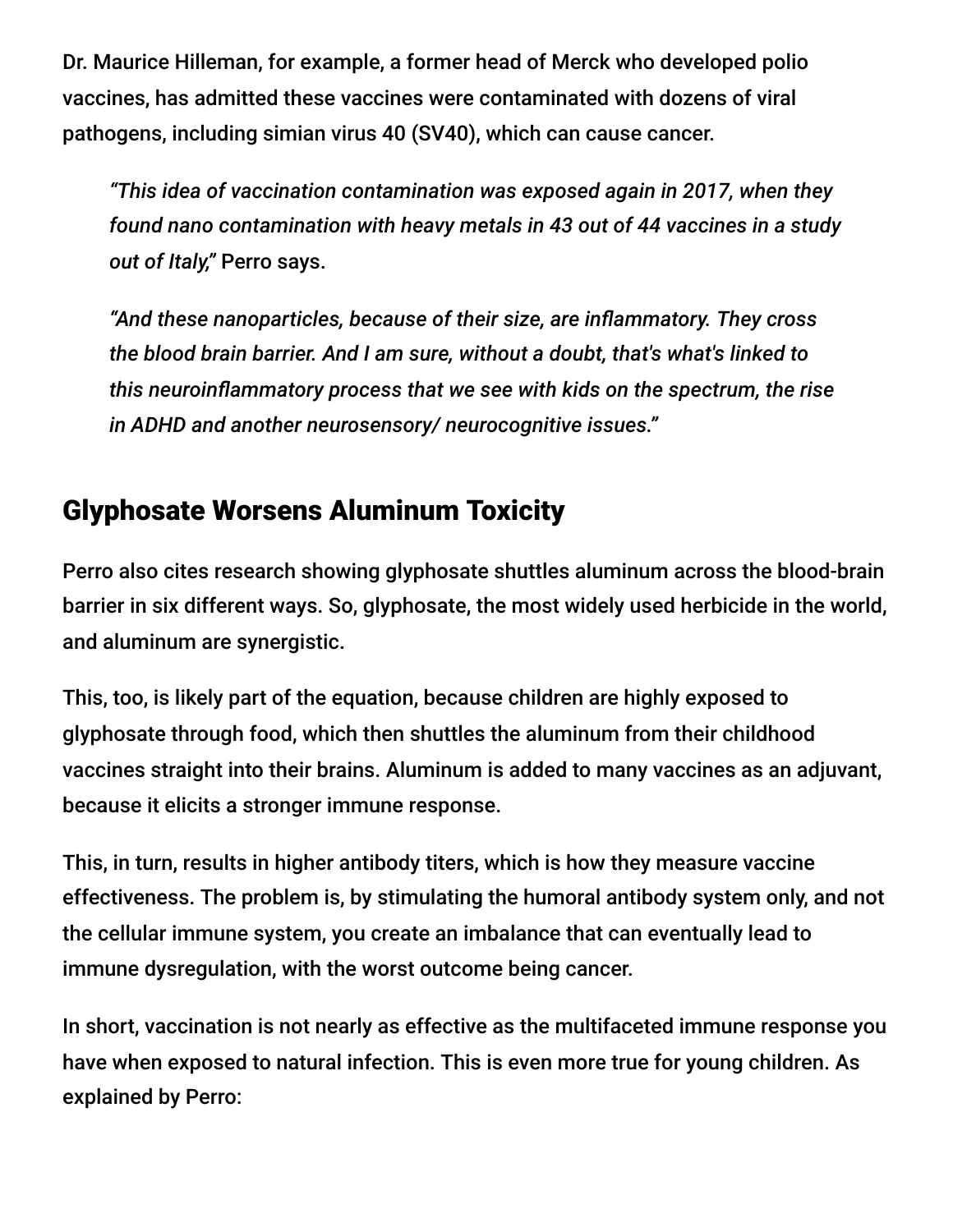*"It really speaks to why children are immunologically different than adults. Children are not mini adults, because they have that other arm of the immune system, the innate immune system ...*

*Children have a very robust innate immune system, and they have a thymus, which involutes with time as adults — ours are long gone. Because of this innate immune system, and increased NK [natural killer] cells, they're able to fight COVID.*

*That's why children do so well with this virus. [They have] robust innate immunity, which is totally bypassed when you give somebody a vaccination. Dr. [Anthony] Fauci himself said in 2004 that natural immunity is better than vaccine induced immunity."*

#### Pediatric Side Effects From the COVID Jab

Once the U.S. Food and Drug Administration authorized the COVID jab for children, aged 12 to 17, it didn't take long before Perro started seeing injuries in her practice.

*"I was amazed at how many kids were injured ... The types of reactions I started seeing were initially neurologic. Some of them in the beginning were simple but concerning, like tinnitus, which is ringing in the ear, and that could be horrific for a kid ...*

*I had a musician who goes to Julliard, and he had severe acute onset [of tinnitus] after the first the Pfizer [shot]. It got worse after the second. I have colleagues who saw Guillain-Barre ascending paralysis ... I saw cardiac [problems], myocarditis for sure, and abnormal heart rate responses like tachycardia and increased heart rate ...*

*I saw POTS — postural orthostatic tachycardia syndrome — something very common in Lyme disease that is very difficult to treat. Another weird thing I saw was this one child with rhabdomyolysis, where he had massive breakdown of his muscle tissue, which is a very rare event in childhood.*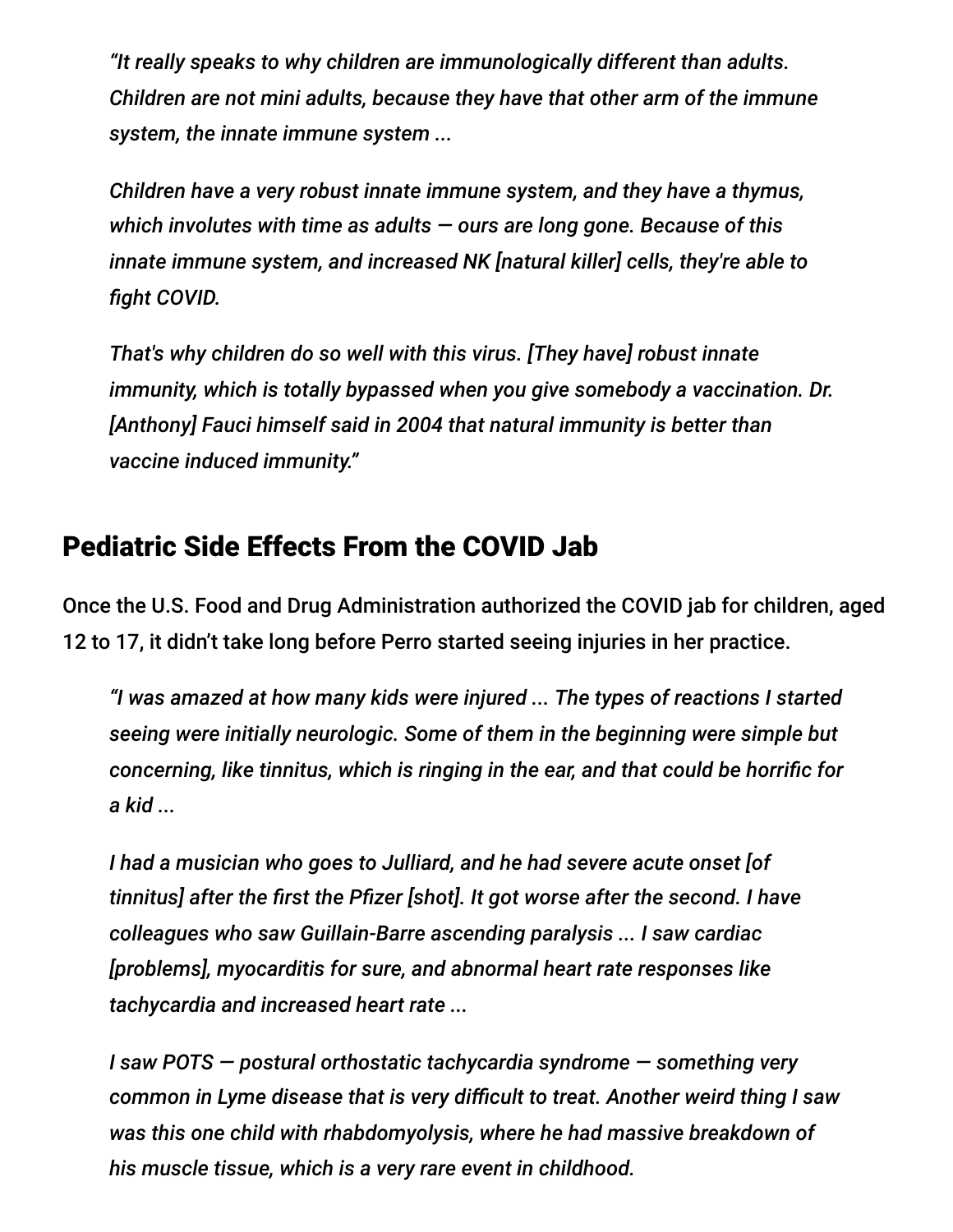*Then, I started seeing people develop symptoms who were unvaccinated, including myself. I got 'spiked.' That's what I call it, 'getting spiked.'*

*[I saw] teenage girls with heavy menstrual bleeding, prolonged bleeding, and other menstrual irregularities. There was a smattering of rashes, urticaria, hives — a bizarre host of rashes.*

*So, this is the kind of stuff we started seeing, and this began happening last June [2021], after ACIP, the American Committee of Immunization Practice, said, 'Yep, 12-year-olds can be vaccinated [against COVID]' ...*

*Once again, we as clinicians ... have to sort out how to fix it with tools not in the traditional toolbox. That's what we're faced with ...*

*There is a bigger agenda here, because clearly these vaccines are dangerous for kids. There's no doubt. The data is irrefutable, and yet we've proceeded. So, we're dealing with other agendas here ... I think parents need to rise up and protect their children, because this is not going away. If anything, it's ramping up."*

### Preventing and Treating COVID Jab Injuries

When trying to prevent and/or treat a COVID jab injury, there are five toxic components that need to be addressed:

- Spike protein toxicity
- $\bullet$  PEG
- Inflammation from the nanolipid
- Graphene oxide
- Nanotoxicity

Each of these can be modulated in a variety of ways. "That's why we have to use an entire menu of things when treating a reaction from the COVID vaccine," she says. A key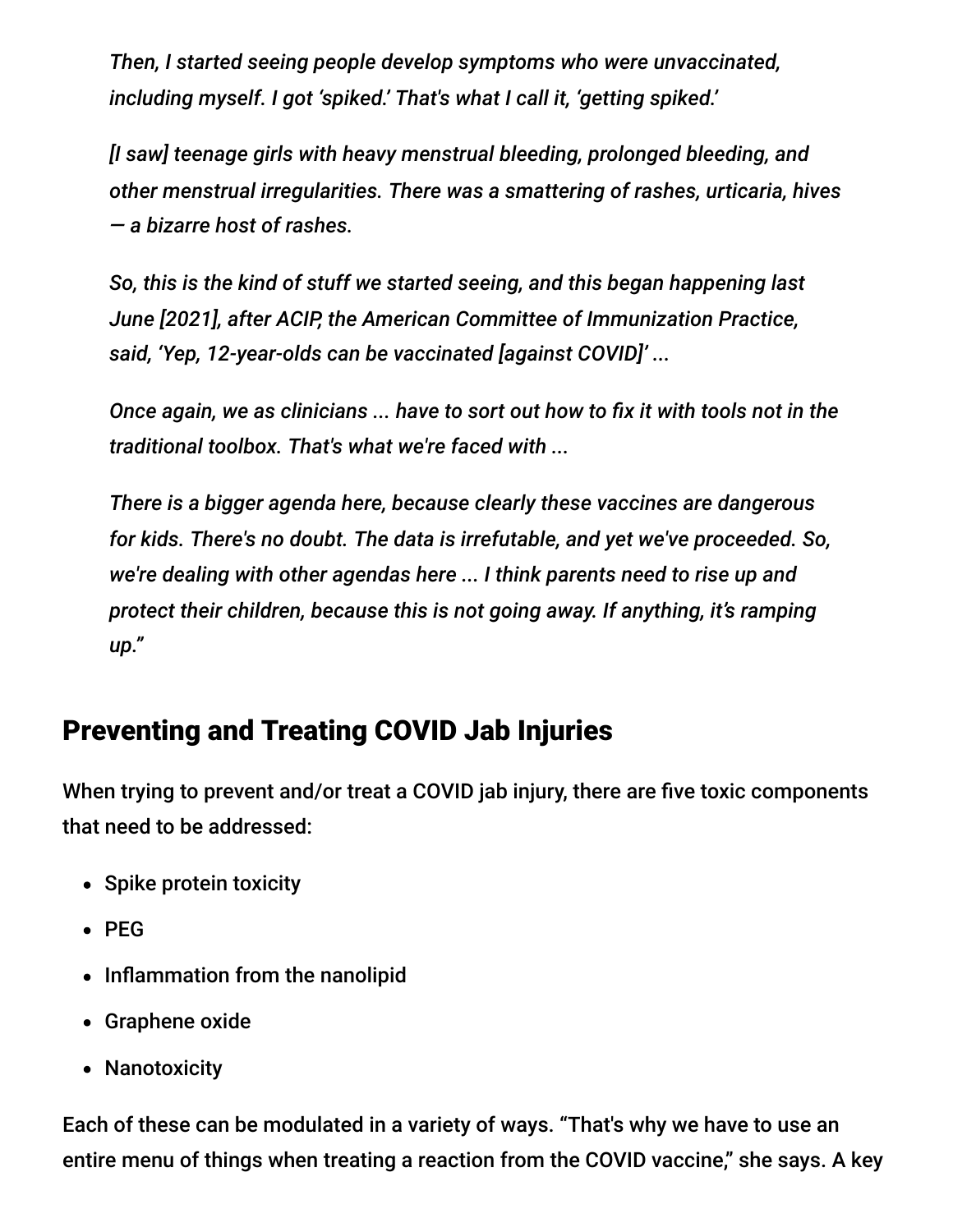tool in Perro's treatment arsenal is spike protein-binding therapies like ivermectin and hydroxychloroquine. She explains:

*"If you're making spike [protein], even though kids don't have a lot of ACE2 receptors, those spikes are everywhere. In mice, it is shown that they cross the blood-brain barrier. They're disseminated, and then they tend to focus in your area of weakness.*

*They go into fat-loving tissues, they go into the ovaries, they seem to go everywhere. So, binding the spike protein, that's one aspect, and there are different things you can do, both pharmaceutical and non-pharmaceutical.*

*My favorite is ivermectin for the spike. I was giving kids 12 milligrams, initially, once a day. I went up to 12 mg twice a day for Omicron, but it depends on the size of the kid. For bigger kids, it's 18 mg twice a day.*

*I didn't see any toxicity with ivermectin. I've used ivermectin before, mostly for parasitic infections, and I never had any problem with ivermectin. I have not used hydroxychloroquine before, but now, for Omicron, I would use hydroxychloroquine, 200 mg twice a day.*

*I use a lot of quercetin and zinc together ... To decrease inflammation, especially IL6, you also want to use a lot of immunomodulators, and a lot of supplements can do that."*

#### What's in Perro's Toolbox?

In addition to ivermectin and hydroxychloroquine to bind the toxic spike protein, and quercetin and zinc to boost immune function, Perro also uses the following remedies for the prevention and treatment of COVID-19, and the prevention and treatment of COVID jab injuries:

Fibrinolytic enzymes like **[lumbokinase](https://takecontrol.substack.com/p/treating-long-haul-syndrome?s=r)** to prevent blood clots and digest existing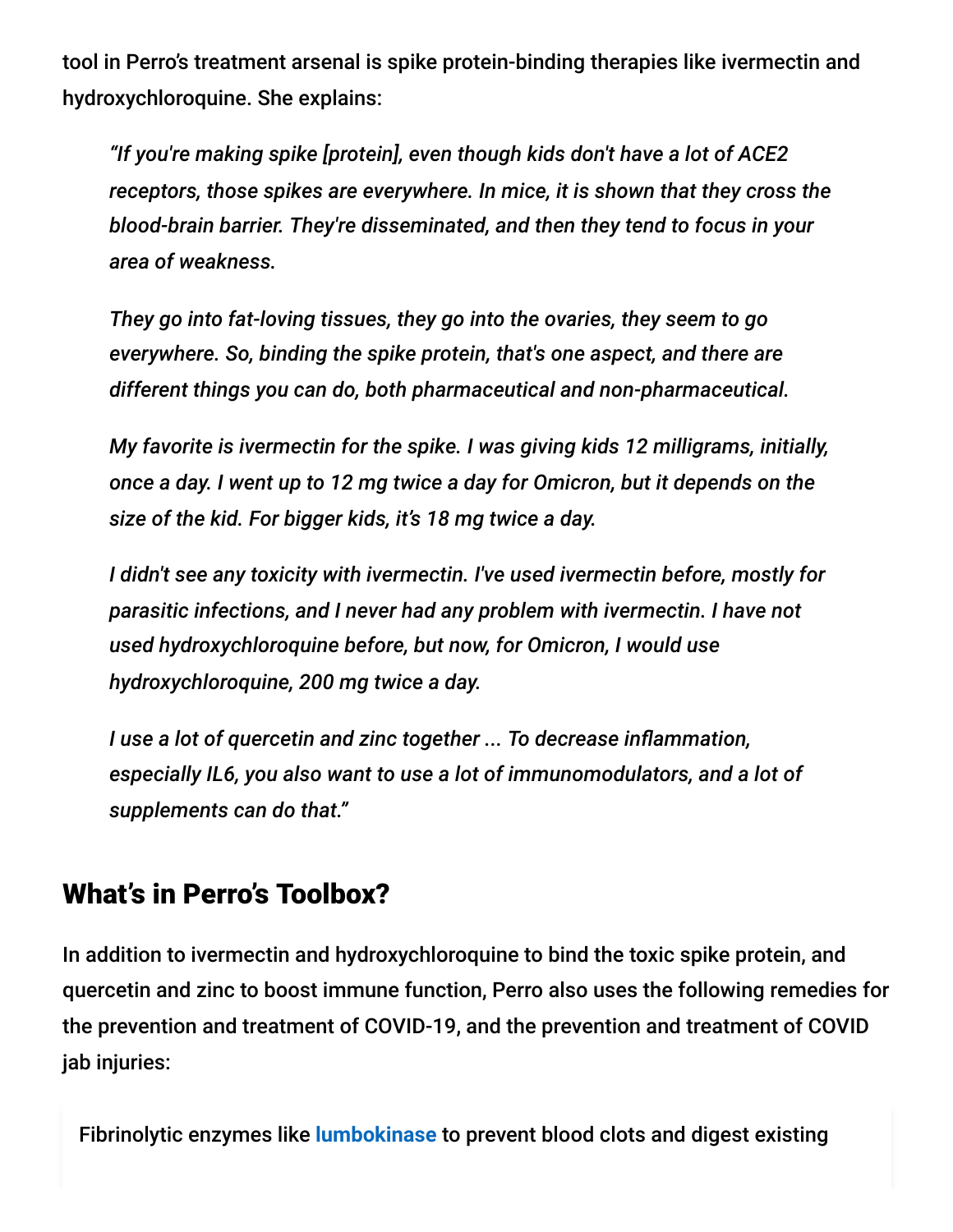clots, especially if your D-dimer level is elevated, as this is a biomarker for clotting. For this to work, however, you must take it on an empty stomach. When taken with food, it acts as a digestive aid, but when taken an hour before food, or two hours after, you get the systemic benefits

**[N-acetylcysteine \(NAC\)](https://takecontrol.substack.com/p/coronavirus-n-acetylcysteine?s=r)**, which inhibits expression of proinflammatory cytokines, improves T cell response, benefits a variety of lung problems, and inhibits the hypercoagulation that can result in stroke and/or blood clots

Pine needle tea, which has antioxidant, antimutagenic and antitumor benefits

Curcumin, to quell inflammation

Zeolite

Whole foods such as garlic and ginger

Symptom-specific homeopathic remedies

**[Nebulized hydrogen peroxide](https://takecontrol.substack.com/p/nebulized-peroxide?s=r)** and oral/nasal rinses with peroxide and iodine

I would also recommend getting plenty of sunshine, as infrared rays, especially the nearinfrared spectrum, triggers melatonin production in your mitochondria. Melatonin is a potent antioxidant, and it increases glutathione, which is crucial for efficient detox. Melatonin also increases mitochondrial efficiency and energy production in the form of ATP.

Of course, eating organic is key since GMOs also have been demonstrated to decrease glutathione  $-$  the master antioxidant  $-$  and increase oxidative stress, which is the basis for all chronic disease. If you're prone to sun burn, it could be a sign that you're eating too many seed oils high in linoleic acid (LA), so to reduce your tendency to get burned, cut out all seed oils from your diet.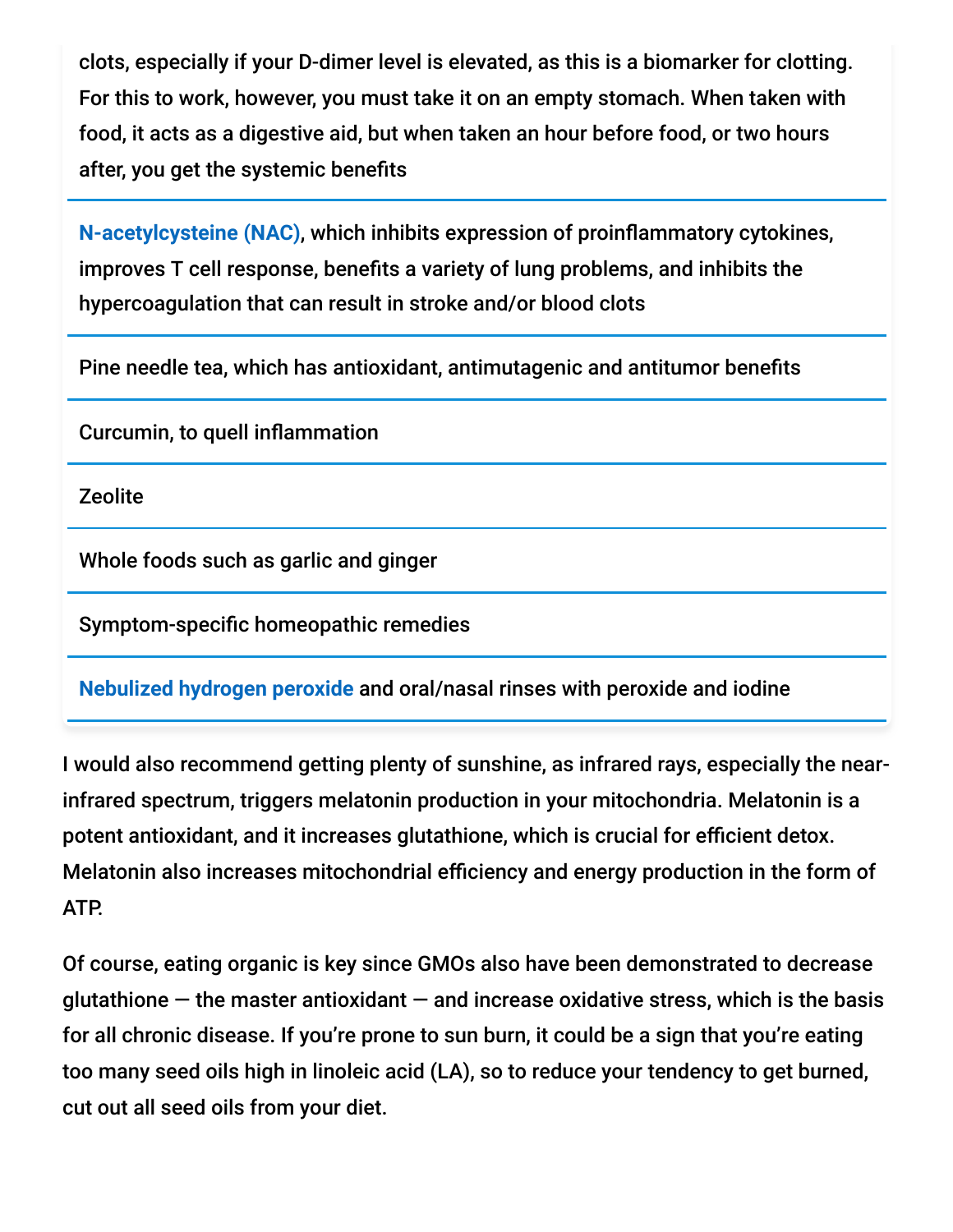That includes restaurant foods, processed foods and condiments in particular, but also conventionally raised chicken and pork. A very low, virtually zero seed oil diet is probably one of the best ways to prevent sunburn, as well as chronic degenerative diseases, including heart disease and cancer. Adding in more whole food vitamin C can also be helpful for preventing sunburn. Acerola cherry (Barbados cherry) contains some of the highest amounts of vitamin C.

## More Information

As noted by Perro, recognizing there's a problem is always the first step. So, first, we have to recognize that our children are under toxic assault, and in many instances, the harming of children's health appears to be intentional.

Step 2, then, is for parents to take back control and remove the systems that have taken over and are harming their children. While that may sound like an unsurmountable task, it doesn't have to be. It begins with cleaning up your family's diet, using food as medicine, growing some of your own food and getting back to basic principles of health and health care.

*"We have to get them out of this infantilized system where people feel they have to run to the physician for every bruise, cut and boo-boo, 'Quick, call the pediatrician!'*

*Not so. Parents have lost that ability and we have to regain it. Think about when we were kids. How often did you go to the doctor? I think I went once as a child. Our parents had some knowledge, so we need to regain that."*

Perro also believes we must begin to create **[parallel systems and structures](https://takecontrol.substack.com/p/mass-formation-totalitarianism?s=r)**, as suggested by Mattias Desmet, Ph.D. The power of this strategy was demonstrated by Vaclav Havel, a political dissident who eventually became the president of Czechoslovakia.

A parallel structure is any kind of business, organization, technology, movement or creative pursuit that fits within a totalitarian society while being morally outside of it.